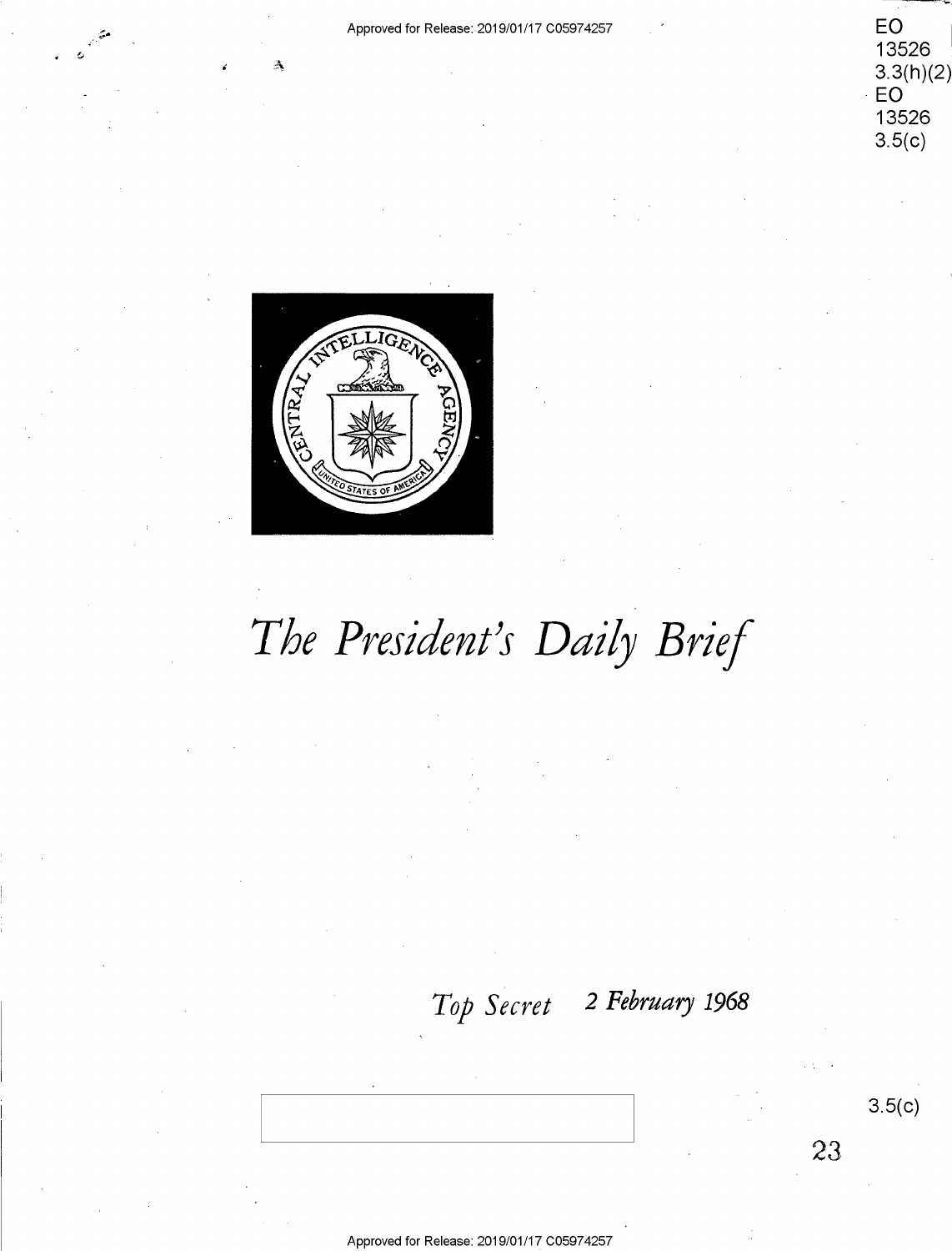- ;,-,-*r'\* **n** ~ Approved for Release: 2019/01/17 C0597 4257 **\*TOP SECRET** - **Approved for Release: 2019/01/17 C05974257** 3.5 RET 1
	- DAILY BRIEF DAILY BRIEF . 2 FEBRUARY 1968 2 FEBRUARY 1968
	- 1. South Vietnam 1. South.Vietnam (as of 5:00 AM (as of 5:00 AM **EST)**  .EST)-

Pockets of Communist forces are Pockets of Communist forces are still holding out within or on the out-still holding out within or on the outskirts of key cities in each of the skirts of key cities in each of the four corps areas. four corps areas.

Saigon was relatively calm last Saigon was relatively calm last night. Early this morning, however, night. Early this morning, however, the Viet Cong overran two police pre-the Viet Cong overran two police pre cinct stations, and there was sporadic cinct stations, and there was sporadic firing in other parts of the city. In firing in other parts of the city. -In the northern half of the country, Com-the northern half of the country, Com munists still have strong positions in munists still have strong positions in Hue, Kontum, Ban Me Thuot, and Dalat. Hue,-Kontum, Ban.Me Thuot, and Dalat. Sharp fighting is continuing in several Sharp fighting is continuing in several cities of the delta area; a US Navy cities of the delta area; <sup>a</sup> US Navy base was temporarily overiun at Vinh base was temporarily overrun at Vinh Long. .Long.

The situation around Khe Sanh has The situation around Khe Sanh has remained unusually quiet since the out-remained unusually quiet since the out break of the current offensive.

Aerial reconnaissance of the Khe Sanh area shows .connaissance of the Khe Sanh area shows a major enemy effort to dig trenches <sup>a</sup> major enemy effort to dig trenches and bunkers ever nearer the Marine Base. and bunkers ever nearer the Marine Base.

2. Korea

Pyongyang has not yet made any pub-.Pyongyang has not yet made any pub lic comment on yesterday's talk at Pan-lic comment on yesterday's talk at.Pan~ munjom. North Korean air and naval ac-munjom. North Korean air and naval ac» tivity, with the exception of air pa-tivity, with the exception of air pa trols over Wonsan and a tight naval pa-trols over Wonsan and <sup>a</sup> tight naval pa trol along the lower east coast, now trol along the lower east coast, now consists of routine training missions. consists of routine training missions. versions of forcing the militarized I intervals and I have a settled  $\frac{1}{2}$  and  $\frac{1}{2}$  and  $\frac{1}{2}$  and  $\frac{1}{2}$  and  $\frac{1}{2}$  and  $\frac{1}{2}$  and  $\frac{1}{2}$  and  $\frac{1}{2}$  and  $\frac{1}{2}$  and  $\frac{1}{2}$  and  $\frac{1}{2}$  and Zone is at a low level. Zone is at a low level.



 $3.3(h)(2)$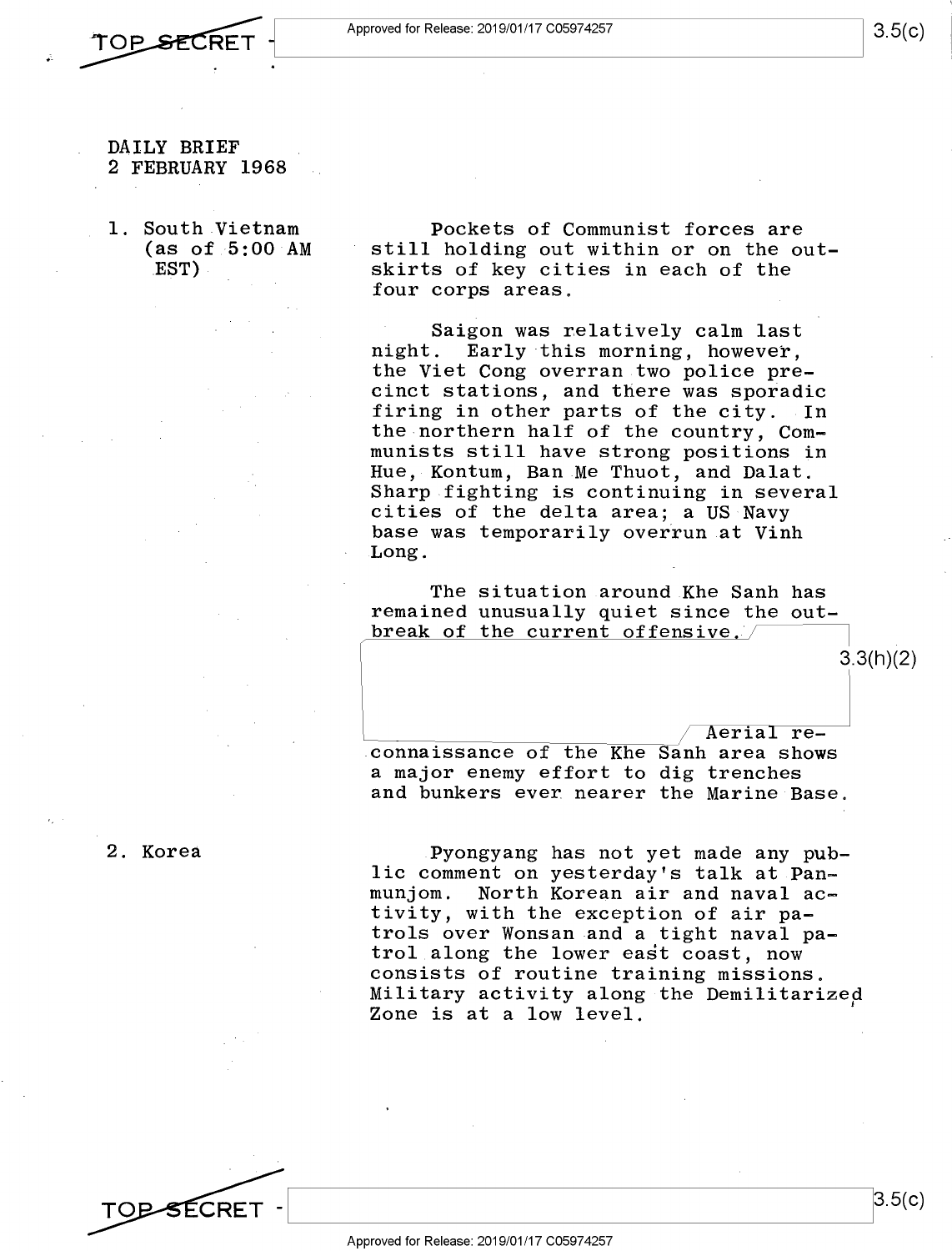3.5(c)

3.3(h)(2)

I

## 3. Soviet Union 3. Soviet Union

### 4. Iran - 4..Iran.- Saudi Arabia Saudi-Arabia

The dispute between Iran and the The dispute between.Iran and the . Arabian American Oil Company (operating Arabian-American Oil Company (operating from Saudi Arabia) over drilling rights from SaudiArabia) over drilling rights in the Persian Gulf took a nasty turn yesterday. The Iranians boarded an yesterday. The Iranians boarded an ARAMCO drilling rig within the Saudi zone and took off ten Americans and zone and took off ten Americans and sixty Saudis. sixty Saudis.

The Shah has apparently ordered The Shah has apparently ordered<br>the release of these people, but the barge may wind up in Iranian hands. barge may wind up in Iranian hands. the release of these people, but the

This gunboat diplomacy will set  $\;$ back chances for meaningful Saudi-back chances for meaningful Saudi-Iranian cooperation in the gulf area. Iranian cooperation in the gulf-area. Right after the incident the Shah can-Right after the\_incident the Shah can--celled his planned visit to Saudi-Arabia. xcelled his planned visit to Saudi Arabia;

<u>.CRET</u>

 $3.5(c)$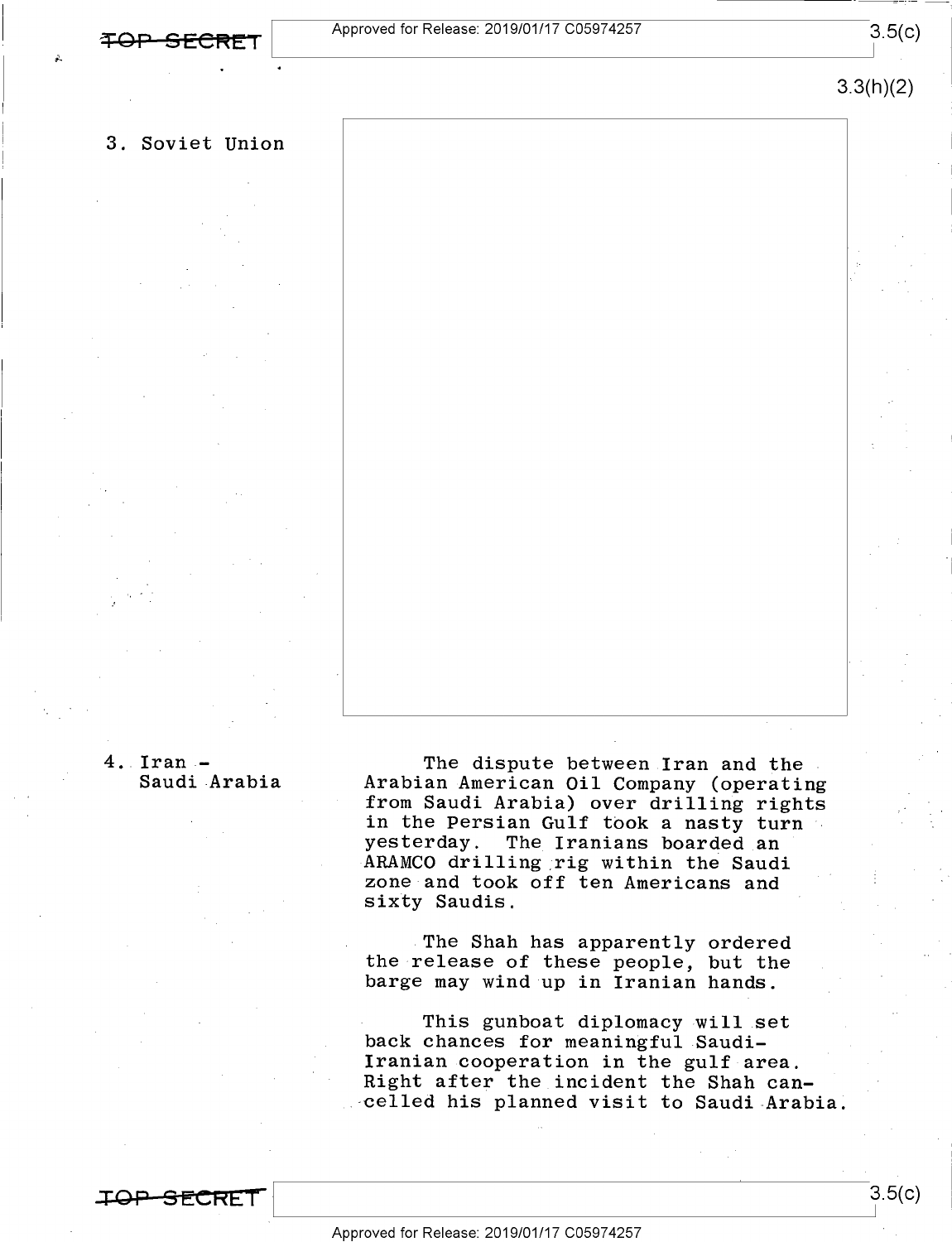5. Greece 5. Greece

The junta, jumpy over reports of The junta, jumpy over reports of antigovernment activity abroad, claims antigovernment activity-abroad, claims to have evidence that the King is plot-to have evidence that the King is plot-' ting against it. An emissary is said to be en route to Rome to warn Constan-to be en route to Rome to warn Constantine against such activity. We have no tine against such.activity. We have no evidence that the King is up to anything. evidence that the King is up to anything.

'—

\* \* \*  $3.3(h)(2)$ ~-----------I An Ankara broad-cast yesterday noted that the Turkish cast yesterday noted that the Turkish \* >|< \* \ An Ankara broad-

President had returned on Wednesday President had returned on Wednesday' . from a trip, but that his foreign min-from <sup>a</sup> trip, but that his foreign min ister had continued on to "West Germany." ister had continued on to "West Germany.""

6. Denmark 6. Denmark

Radical Li<u>beral Party leader Hil-</u> mar Baunsgaard 3.3(h)(2) mar Baunsgaard' 3.3(h)(2) \_

has put together a state of the set of the set of the set of the set of the set of the set of the set of the set of the set of the set of the set of the set of the set of the set of the set of the set of the set of the set three-party coalition government. There is no indication how the three parties resolved their differences over parties resolved their differences oVer .<br>NATO. The Radical Liberals have plugged for a referendum on Denmark's participa-for <sup>a</sup> referendum on Denmark's participation, while the other partners are tion, while the other partners are strong supporters of the alliance. strong supporters of the alliance.

The new government will be greeted by rising public pressure for redefinition of US treaty rights in Greenland. tion of US treaty rights in Greenland.

### 7. Venezuela 7. Venezuela

**-=FOP !3 E.CR£i** 

\_The word is going around Caracas ,The word is going around Caracas that Communist terrorists will try to that Communist terrorists will try to kidnap the visiting commander of US kidnap the visiting commander of US Army Forces Southern Command, Major General Johnson. US military have been eral Johnson. US military have been kidnaped twice before in Venezuela, but .kidnaped twice before in Venezuela, but this time the police claim to be on top this time the police claim to be on.top of things and are throwing extra security around the General. curity around the General.

3.5(c) I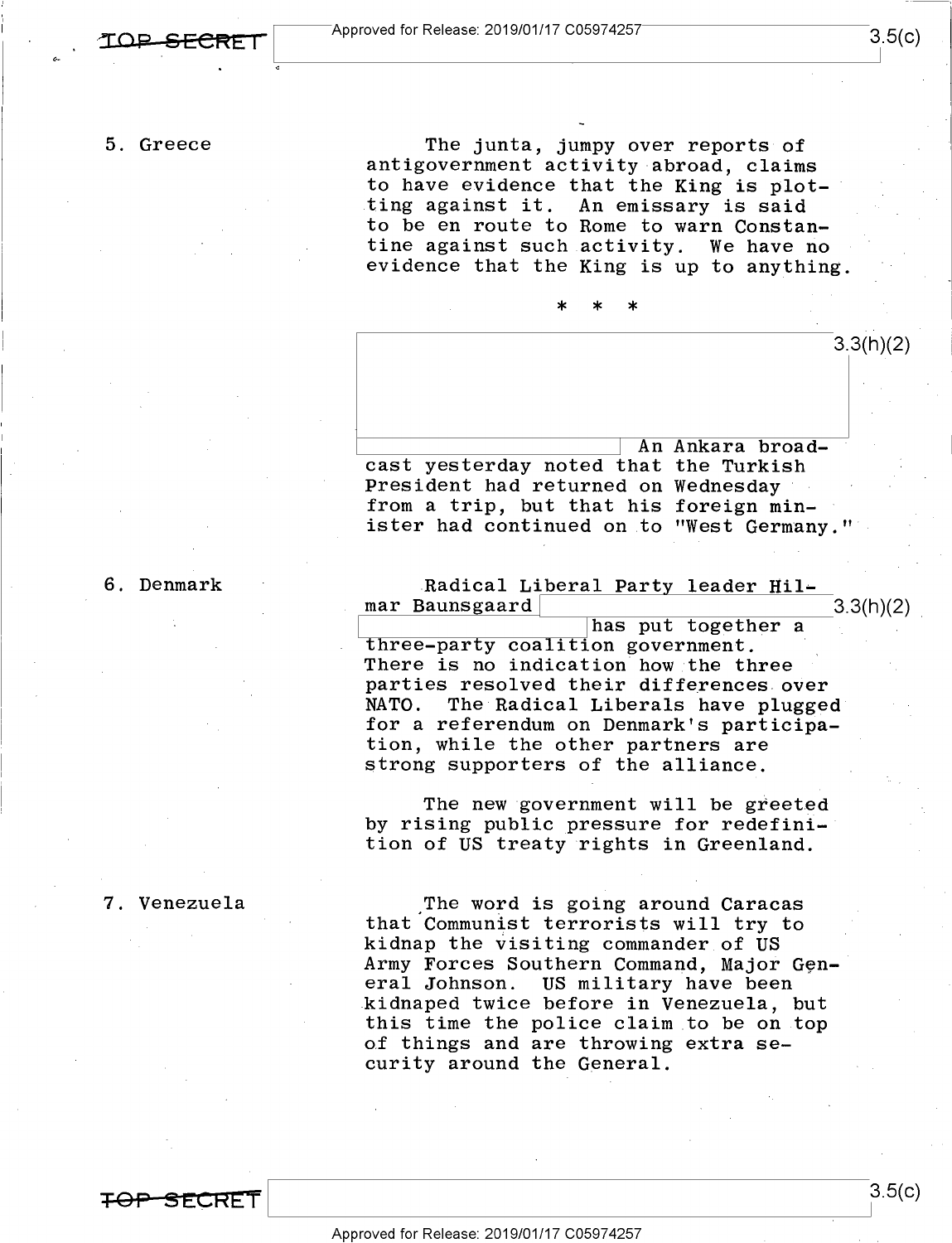Top Secret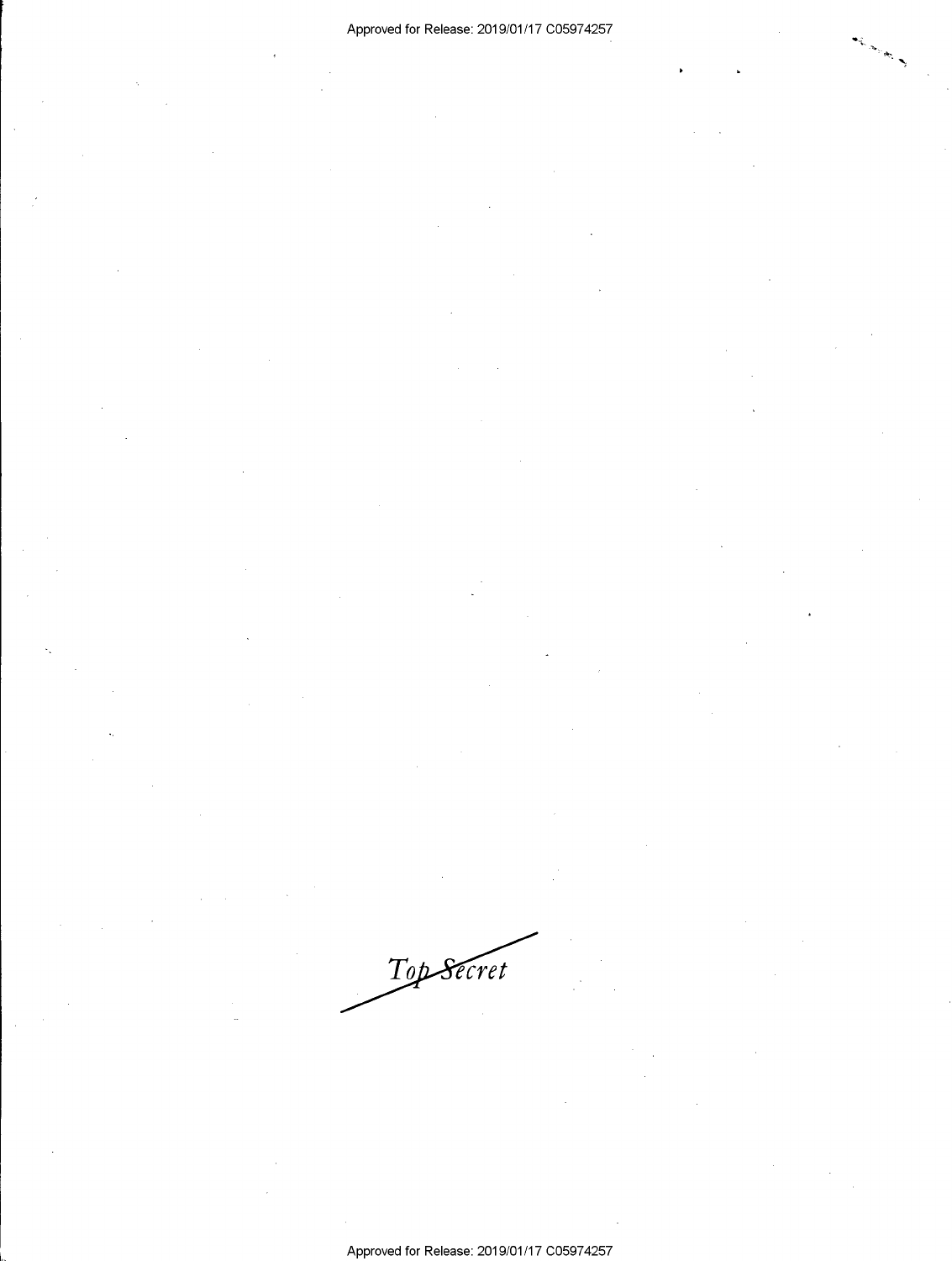•'.

 $\mathcal{L}$ 





## *FOR THE PRESIDENT'S EYES ONLY*  FOR THE PRESIDENT'S EYES ONLY

# **Special Daily Report on North Vietnam**  Special Daily Report on North Vietnam

3.5(c) **Lop Secret**  $16$   $\qquad$ 

r'

2 February 1968  $\vert$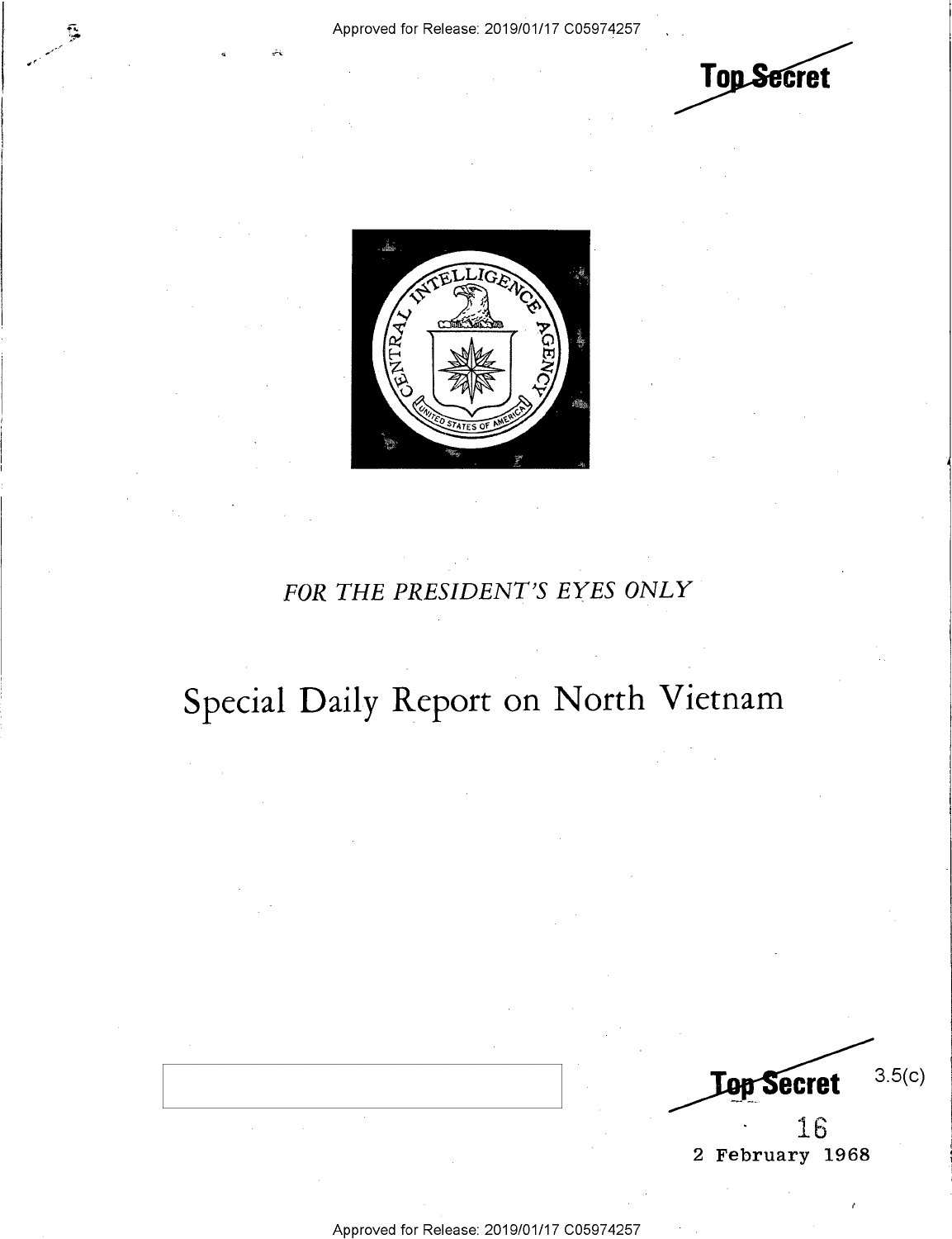$\overline{\text{CRET}}$  Approved for Release: 2019/01/17 C05974257  $\overline{\text{CRET}}$  3.5(c)

Special Daily Report on North Vietnam for the President's Eyes Only

2 February 1968 2 February 1968



#### \* \* \* \* \* \*

Peking Exports Cultural Revolution: Peking has once again tread on Hanoi's sensitivities by trying to foist off Cultural Revolution claptrap. trying to foist off Cultural Revolution claptrap. **On** Tuesday, Peking broadcast a news story about On Tuesday, Peking broadcast <sup>a</sup> news story about Vietnamese citizens who were frustrated in their Vietnamese citizens who were frustrated in their desire to study·Mao's teaching. According to the desire to study Mao's teaching. According to the broadcast, there were no Vietnamese translations broadcast, there were no Vietnamese translations of Mao's works and Chinese experts in Vietnam were-

 $\begin{array}{c|c|c|c|c} \hline \text{13.5(c)} & & 3.5(c) \hline \end{array}$  $\epsilon$   $\sim$   $\sim$   $\sim$  3.5(c)